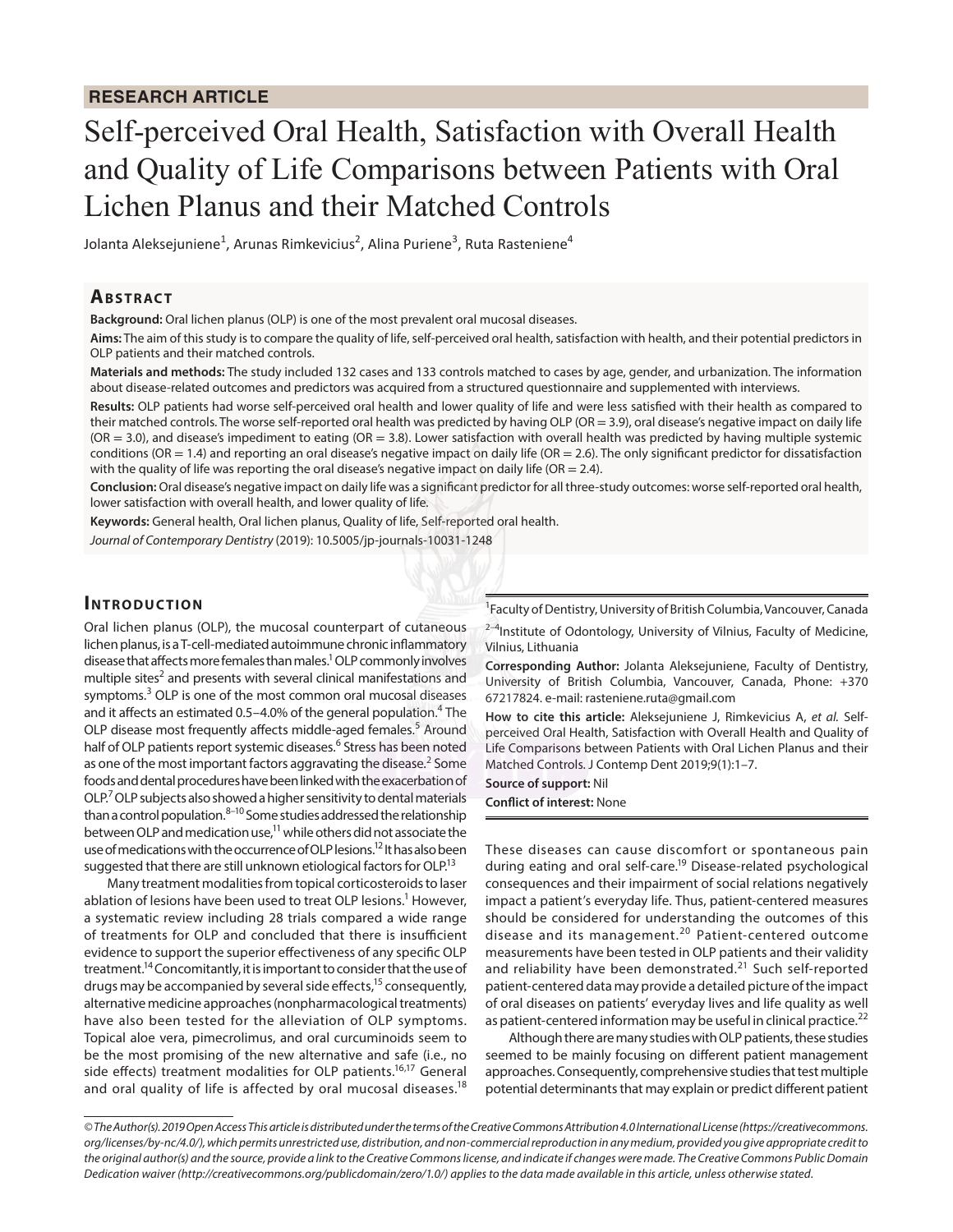outcomes are still needed. In addition, OLP manifests clinically similarly in different subjects, but multiple determinants of this disease and, particularly, self-perceptions of different oral healthrelated quality of life (OHQL) aspects might vary among individuals as well as among patients from different countries.

Therefore, the aim of the present study is to compare the quality of life, self-perceived oral health, satisfaction with overall health, and their potential predictors in OLP patients and their matched controls.

# **MATERIALS AND METHODS**

Given OLP disease is a rare disease, the case–control study design was chosen. The study was approved by the National Research Ethics Board (No. 158200-02-148-056LP11).

Data was collected during the time period of 2010–2014.

## **Selection of Cases and Controls**

The Vilnius University's Dental Clinic consults and treats around 80–90% of the country's patients with a lichen planus diagnosis (National Health Statistics Data, 2014). These patients are referred to this clinic from different locations around the country. All patients during the time period of 2010–2013 with a histologically confirmed OLP diagnosis agreed to participate in the present study. Controls were patients not having OLP and they were recruited from a patient pool attending the same university clinic during the same time frame. The cases and controls were matched by gender, age, and urbanization. The success of matching was assessed by a Chi-square test (Table 1). There were no statistically significant proportional differences regarding age, gender, or urbanization between the cases and controls. Thus, matching cases and controls were considered satisfactory.

The final sample included a total of 266 patients, of which, 133 were cases and 133 were matched controls, who were all treated and consulted for different health conditions in the same University Hospital.

## **Questionnaire/Interview**

Information about self-reported oral health, different aspects of general health, and oral disease-related problems was collected. Although the previously validated "the Chronic Oral Mucosal Diseases

**Table 1:** Demographic characteristics of cases (OLP) and their matched controls

|                                                         |            | Controls, n (%) | Cases, $n$ (%) |       | Total, n (%) |
|---------------------------------------------------------|------------|-----------------|----------------|-------|--------------|
| Matching by gender: Chi-squared test, $p = 0.500$       |            |                 |                |       |              |
| Males                                                   | 25 (18.8)  |                 | 24 (18.0)      |       | 49 (18.4)    |
| <b>Females</b>                                          | 108 (81.2) |                 | 109 (82.0)     |       | 217 (81.6)   |
| Matching by age group: Chi-squared test, $p = 0.957$    |            |                 |                |       |              |
| $\leq$ 30 years                                         | 12 (9.0)   |                 | 12(9.0)        |       | 24(9.0)      |
| 31-40 years                                             | 12(9.0)    |                 | 9(6.8)         |       | 21(7.9)      |
| $41-50$ years                                           | 24 (18.0)  |                 | 21(15.8)       |       | 45 (16.9)    |
| $51-60$ years                                           | 34 (25.6)  |                 | 38 (28.6)      |       | 72 (27.1)    |
| $61 - 70$ years                                         | 30(22.6)   |                 | 29 (21.8)      |       | 59 (22.2)    |
| $>70$ years                                             | 21 (15.8)  |                 | 24             | 18.0  | 45 (16.9)    |
| Matching by urbanization: Chi-squared test, $p = 0.769$ |            |                 |                |       |              |
| Urban                                                   | 104        | 78.2            | 102            | 76.7  | 206 (77.4)   |
| Semiurban/rural                                         | 29         | 21.7            | 31             | 23.3  | 60(22.6)     |
| Total                                                   | 133        | 100.0           | 133            | 100.0 | 266 (100.0)  |

Questionnaire<sup>"23</sup> could be most appropriate to examine different qualities of life (QoL)-related aspects in OLP patients, this questionnaire was not appropriate for our sample of matched controls. Therefore, we decided to choose a QoL that has a more broad application.

A number of different life quality-related aspects were collected by a questionnaire (WHOQoL-100) http://www.who.int/mental\_ health/who\_qol\_field\_trial\_1995.pdf.

Guidelines for across country adaptation of survey tools recommend several strategies such as back-translation technique, evaluation, and subsequent validation by experts in a particular medical field or review by independent bilingual people.<sup>24</sup> In the present study, we translated the WHOQoL-100 questionnaire employing the forward–backward technique by two independent bilingual medical professionals.

To reduce the number of missing answers, personal interviews were added when questionnaires were incomplete. The study included three self-reported outcomes: (1) self-reported oral health status, (2) satisfaction with overall health, and (3) satisfaction with the quality of life. Information acquired through the WHOQoL-100 questionnaire about oral disease-related problems was grouped into five specific domains, each of them represented by several indicators (questions) measured on a five-item response scale (Table 2, first column). The first domain "feeling pain or discomfort due to oral disease" included eight indicators, where higher scores denote a worse health condition. Similarly, the second domain "need for medications and medical care to support normal everyday living" comprised three indicators that inquired about different health care-related aspects. The third domain inquired about the impact of oral disease on everyday living and composed of eight indicators. The fourth domain collected information about sensitivity to oral care products and oral self-care practice and this domain consisted of four indicators. The fifth domain had four questions related to oral disease as an impediment to eating.

In preparation for the multivariate analyses (binary logistic regression), a total of the worst condition scores in each of the oral disease-related problem domains were summed. These summative worst condition scores, one for each of the five oral problems-related domains, were subsequently compared between cases and controls. In addition, the following summative general health-related scores were calculated: a total number of systemic diseases (concept: multiple systemic conditions), a total number of allergies (concept: multiple allergies), and a total number of negative life events. This way, a total of nine predictors (five for oral healthrelated problems and four for general health-related problems) were prepared for the multivariate binary logistic analyses: group affiliation (OLP vs control), number of systemic conditions, number of negative life events, regarding pain or discomfort due to oral disease (worst scores in domain 1), need for medications and medical care to support everyday living (worst scores in domain 2), oral disease impact on daily life (worst scores in domain 3), sensitivity to oral self-care products and oral self-care practice (worst scores in domain 4), and oral disease-related impediment to eating (worst scores in domain 5).

## **Statistical Analyses**

All statistical analyses were performed employing the IBM SPSS Version 21.0 statistical software. Bivariate analyses were used to evaluate differences between the cases and controls regarding the three study outcomes: (1) self-reported oral health, (2) satisfaction with overall health, and (3) satisfaction with the quality of life. The independent sample *t* test was used to compare cases and controls

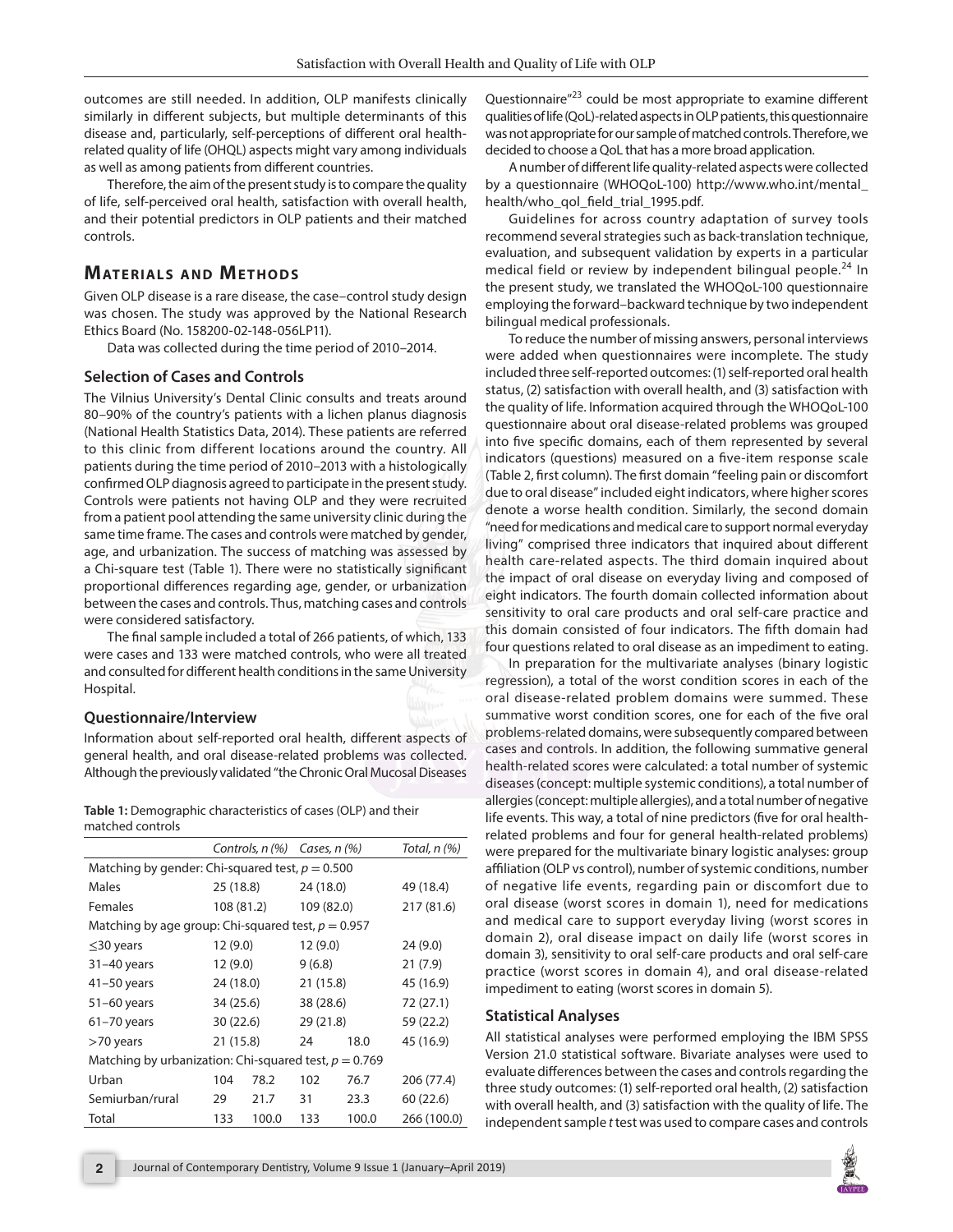#### Table 2: Disease-related problems in OLP patients and their matched controls<sup>a</sup>

|                                                                     |               | Study groups  |         |              |
|---------------------------------------------------------------------|---------------|---------------|---------|--------------|
|                                                                     | Cases         | Controls      |         |              |
| Disease-related domains and their indicators <sup>b</sup>           | $Mean \pm SD$ | $Mean \pm SD$ | p value | 95% CI       |
| Domain 1: feeling oral disease-related pain or discomfort           |               |               |         |              |
| Feeling oral pain or discomfort                                     | $3.0 \pm 1.1$ | $2.1 \pm 1.0$ | < 0.001 | $-1.2; -0.7$ |
| Difficult to tolerate oral pain                                     | $2.6 \pm 1.0$ | $2.2 \pm 1.0$ | 0.009   | $-0.6; -0.1$ |
| Difficult to tolerate oral discomfort                               | $2.7 \pm 1.0$ | $2.3 \pm 1.0$ | 0.003   | $-0.6; -0.1$ |
| Oral pain limits daily activities                                   | $2.3 \pm 1.2$ | $1.9 \pm 1.1$ | 0.005   | $-0.7; -0.1$ |
| Frequent episodes of oral pain                                      | $2.4 \pm 1.1$ | $1.6 \pm 0.6$ | < 0.001 | $-1.0; -0.6$ |
| Oral mucosa-related complaints                                      | $3.0 \pm 1.0$ | $1.6 \pm 0.7$ | < 0.001 | $-1.6; -1.2$ |
| Domain 2: need for medications and medical care due to oral disease |               |               |         |              |
| Need for medications                                                | $1.8 \pm 0.9$ | $1.5 \pm 0.7$ | 0.006   | $-0.5; -0.1$ |
| Need for regular medical care                                       | $2.5\pm1.1$   | $1.7 \pm 1.0$ | < 0.001 | $-1.0; -0.5$ |
| Need for regular treatment and medications                          | $1.8 \pm 1.1$ | $1.5 \pm 0.9$ | 0.015   | $-0.5; -0.1$ |
| Domain 3: oral disease's negative impact on daily life              |               |               |         |              |
| Disease-related future concern                                      | $2.3 \pm 0.9$ | $1.4 \pm 0.8$ | < 0.001 | 0.7; 1.1     |
| Disease impact on everyday living                                   | $2.3 \pm 1.0$ | $1.8 \pm 1.0$ | < 0.001 | $-0.8; -0.3$ |
| Daily concern about disease                                         | $2.9 \pm 1.1$ | $2.0 \pm 1.0$ | < 0.001 | $-1.2; -0.6$ |
| Disease-related anxiety limiting daily work                         | $1.8 \pm 1.0$ | $1.4 \pm 0.7$ | < 0.001 | $-0.6; -0.2$ |
| Having moods due to oral disease                                    | $1.7 \pm 0.9$ | $1.4 \pm 0.7$ | 0.003   | $-0.5; -0.1$ |
| Disease limiting enjoyment of leisure time                          | $1.8 \pm 1.0$ | $1.5 \pm 0.8$ | 0.004   | $-0.5; -0.1$ |
| Disease allowing relaxation                                         | $3.4 \pm 1.2$ | $4.0 \pm 1.0$ | < 0.001 | 0.4; 0.9     |
| Domain 4: sensitivity to oral self-care products and practice       |               |               |         |              |
| Ability to use oral self-care products                              | $2.9 \pm 1.4$ | $3.8 \pm 1.2$ | < 0.001 | $0.6; -1.2$  |
| Toothpastes evoke unpleasant sensations                             | $2.2 \pm 1.2$ | $1.5 \pm 0.7$ | < 0.001 | $-0.9; -0.4$ |
| Mouth rinses evoke unpleasant sensations                            | $1.9 \pm 1.2$ | $1.6 \pm 0.7$ | 0.015   | $-0.5; -0.1$ |
| Lesions cause discomfort during oral self-care                      | $2.9 \pm 1.1$ | $1.4 \pm 0.8$ | < 0.001 | $-1.7; -1.2$ |
| Domain 5: oral disease-related impediment to eating                 |               |               |         |              |
| Discomfort while chewing hard food                                  | $2.6 \pm 1.3$ | $1.8 \pm 0.9$ | < 0.001 | $-1.0; -0.5$ |
| Acidic foods provoke pain                                           | $2.7 \pm 1.4$ | $1.6 \pm 0.7$ | < 0.001 | $-1.0; -0.5$ |
| Spicy foods provoke pain                                            | $2.9 \pm 1.4$ | $1.5 \pm 0.8$ | < 0.001 | $-1.6; -1.1$ |
| Unable to consume some food items                                   | $2.4 \pm 1.2$ | $1.6 \pm 0.9$ | < 0.001 | $-1.0; -0.6$ |

a Independent sample *t* test

<sup>b</sup>Indicators structured on a five-item response scale (from "1" being the lowest to "5" being the highest)

regarding the following predictors: the mean numbers of systemic conditions, allergies, and negative life events and to compare the two patient groups regarding the five domains of oral diseaserelated problems: (1) sensitivity to oral self-care products, (2) need for medications and medical care, (3) feeling in pain or discomfort due to oral disease, (4) oral disease impact on daily life, and (5) oral disease-related impediment to eating.

Three multivariate logistic regression models were tested (Table 4). Model 1 had a binary outcome "self-reported oral health" and it compared patients perceiving their oral health as "very good" or "good" vs the ones who perceived their oral health as "average," "poor," or "very poor." Model 2 had a binary outcome "satisfaction with overall health" and it compared the ones who were very satisfied or satisfied with their overall health with the ones who were either neither satisfied or dissatisfied, dissatisfied or very dissatisfied. Model's 3 binary outcome was "overall satisfaction with the quality of life" and compared the patients who were very satisfied or satisfied with the ones who were neutral, dissatisfied or very dissatisfied.

Models 1 and 2 tested a total of nine predictors (Table 4): (1) group affiliation (control condition vs OLP), (2) a total number of systemic conditions, (3) a total number of allergies, (4) a total number of negative life events, (5) oral disease's negative impact on daily life, (6) sensitivity to oral care products or oral self-care practice, (7) need for regular medications and care, (8) feeling oral disease pain or discomfort, and (9) oral disease's impediment to eating. Model 3 included also an additional predictor, namely self-perceived oral health.

The −2 log likelihood was used as a method for the multivariate statistical testing. The goodness of a model fit (presented as summaries in Table 4) was based on the overall model's significance ( $p < 0.05$ ) and the value of the Nagelkerke R Square statistical parameter, which denotes how much of the variance in the dependent outcome is explained by a set of predictors. The value of each predictor included in a multivariate logistic regression model is presented with a significance (*p* value) and odds ratio with a 95% confidence interval (CI).

## **Re s u lts**

Figures 1 to 3 illustrate the participants' distribution regarding the three study outcomes. Self-reported oral health was considerably worse among the OLP patients than among their matched controls.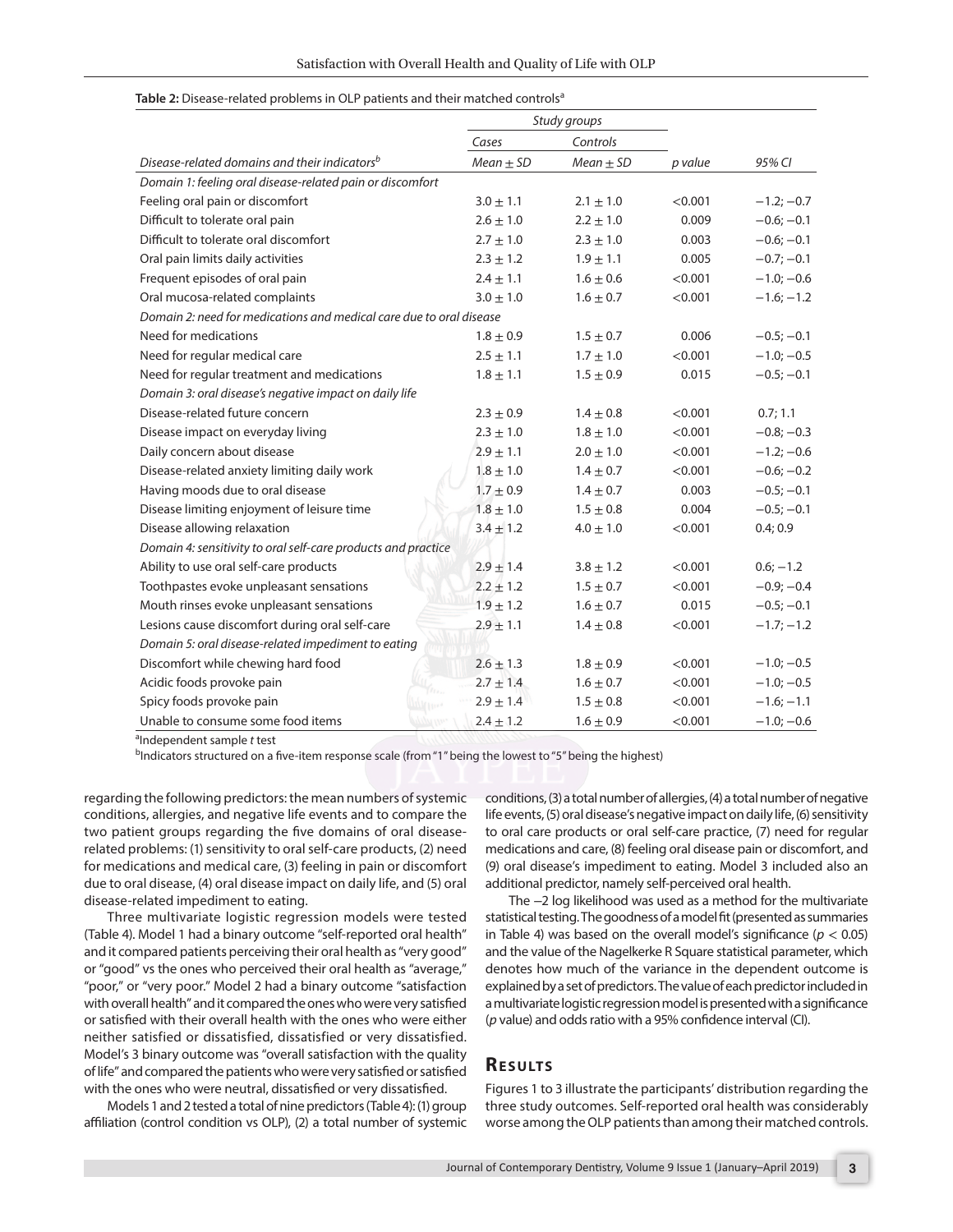



**Fig. 3:** Satisfaction with quality of life in lichen planus patients and matched controls

Of all studied, over 75% of OLP patients perceived their oral health as average or worse and 75% of the control group patients perceived their oral health to be average or better.

Figure 1 shows patient distribution regarding their selfreported oral health in two study groups. One can see that more patients with worse self-reported oral health were in the OLP group than in the control group.

Figure 2 visually compares participant satisfaction with their overall health. Two trends can be observed. First, there was considerably less variation in the control group as compared to the OLP patient group. Second, similar to self-reported oral health, satisfaction with general health was lower in the group of OLP cases as compared with the group of controls.

Figure 3 compares the distribution of cases and controls regarding satisfaction with the quality of life. Similar trends, as in the other two study outcomes, could be observed; for example, more OLP patients were less satisfied with the quality of life as compared to their age, gender, and residency-matched controls.

In Table 2, the mean scores regarding a number of oral diseaserelated problems in five domains are compared between the OLP patients and their matched controls. There were statistically significant differences between the two study groups in all five oral disease-related problem domains. For example, there was



**Fig. 1:** Self-reported oral health status in study groups **Fig. 2:** Satisfaction with overall health in lichen planus patients and matched controls

statistically significantly more oral pain or discomfort in the OLP group as compared with the control group. When examining the domain 1 indicators, the most pronounced differences between the two study groups related to oral mucosal complaints was that OLP patients reported such complaints more frequently than patients from the control group.

The domain 2 indicators provided information about a need for regular medication and medical care to support normal everyday living. There were some patients in both groups who needed regular medications and medical care, but statistically significantly more of such patients were in the OLP group.

When examining domain 3 indicators, a significant difference was observed between the cases and controls regarding future disease-related concerns, oral disease impact on daily life, or disease-related psychological impact. When examining domain 4 indicators, a consistent trend was noticed where OLP patients had difficulties using oral self-care products. Similar OLP-related impediments were observed in domain 5 where OLP patients, as compared to patients without OLP, more frequently had problems consuming acidic and spicy foods or experienced discomfort due to chewing hard food items.

Table 3 presents results where OLP cases are compared to their matched controls regarding the three dependent outcomes: (1) selfreported oral health, (2) overall satisfaction with general health, and (3) overall satisfaction with the quality of life. Statistically significant differences between OLP cases and their demographically matched controls were found in all three study outcomes. More OLP patients had multiple systemic conditions and allergies, while there was no significant difference between the study groups in experiencing negative life events.

To acquire an overall trend of the deterioration due to oral diseases, summative worst condition scores within each domain of oral disease-related problems were calculated. Examining the summative worst conditions scores showed that OLP cases as compared to controls had significantly more severe oral diseaserelated pain or discomfort, needed regular medications and medical care more frequently, suffered from oral disease daily, and had problems using oral self-care products and eating varying food items.

For further multivariate analyses, the three study outcomes were dichotomized and multiple predictors were tested in binary logistic analyses. Table 4 presents the results of this testing with

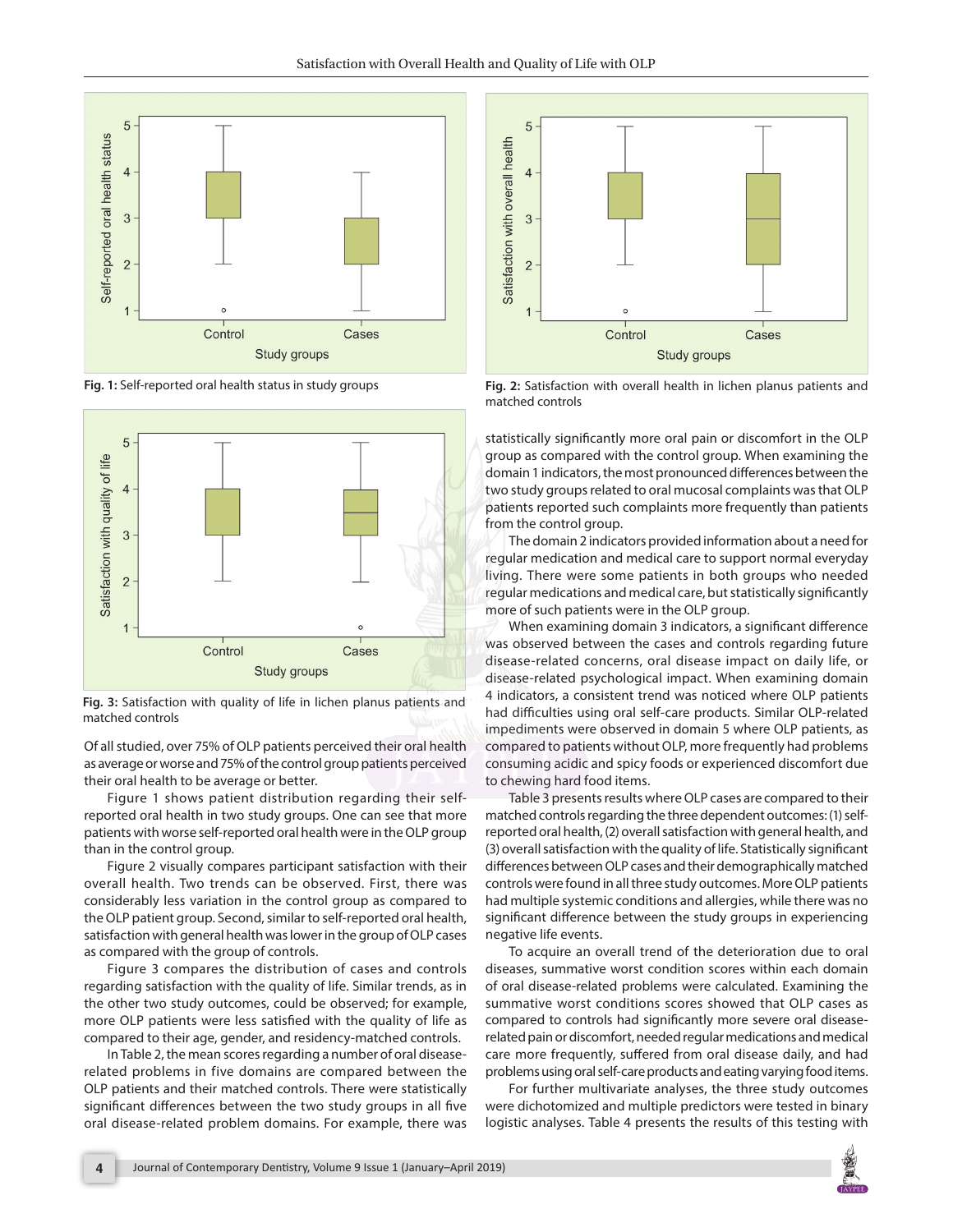|                                                             | Groups        |               |          |              |
|-------------------------------------------------------------|---------------|---------------|----------|--------------|
|                                                             | Cases         | Controls      |          |              |
|                                                             | $Mean \pm SD$ | $Mean \pm SD$ | p values | 95% CI       |
| Satisfaction with health and quality of life (outcomes)     |               |               |          |              |
| Self-reported oral health                                   | $2.6 \pm 0.8$ | $3.4 \pm 0.9$ | 0.001    | 0.7; 1.1     |
| Satisfaction with overall health                            | $3.0 \pm 0.9$ | $3.5 \pm 0.8$ | < 0.001  | 0.3; 0.7     |
| Satisfaction with the quality of life                       | $3.6 \pm 0.8$ | $3.8 \pm 0.8$ | 0.031    | 0.2; 0.4     |
| General health-related summative scores (predictors)        |               |               |          |              |
| Multiple systemic conditions                                | $2.8 \pm 2.4$ | $1.5 \pm 1.6$ | < 0.001  | $-1.8; -0.9$ |
| Multiple allergies                                          | $0.5 \pm 0.9$ | $0.2 \pm 0.5$ | < 0.001  | $-0.5; -0.2$ |
| Multiple negative life events                               | $1.6 \pm 1.2$ | $1.8 \pm 1.6$ | 0.141    | $-0.1; 0.6$  |
| Domain-based summative worst conditions scores (predictors) |               |               |          |              |
| Pain or discomfort due to oral disease                      | $1.4 \pm 1.7$ | $0.4 \pm 0.9$ | < 0.001  | $-1.3; -0.6$ |
| Need for medications and care                               | $0.5 \pm 0.9$ | $0.2 \pm 0.6$ | 0.020    | $-0.4; -0.1$ |
| Oral disease impact on daily life                           | $1.3 \pm 1.7$ | $0.5 \pm 0.9$ | < 0.001  | $-1.2; -0.5$ |
| Sensitivity to oral self-care products                      | $1.0 \pm 1.2$ | $0.3 \pm 0.5$ | < 0.001  | $-0.9; -0.5$ |
| Oral disease impediments to eating                          | $1.3 \pm 1.5$ | $0.2 \pm 0.5$ | < 0.001  | $-1.4; -0.9$ |
|                                                             |               |               |          |              |

**Table 3:** Self-reported oral health, satisfaction with general health and satisfaction with the quality of life in OLP patients and their matched controls<sup>a</sup>

a Independent sample *t* test

three binary outcome variables. The good or very good selfreported oral health was tested vs average or poor or very poor self-reported oral health. Similarly, the satisfaction with overall health (very satisfied/satisfied) was tested vs the ones who were neither satisfied or were dissatisfied/very dissatisfied with overall health. Similarly, answers regarding the satisfaction with the quality of life were grouped (very satisfied/satisfied vs neither satisfied or were dissatisfied/very dissatisfied).

The binary logistic regression model for the self-reported health included nine predictors and the overall model was statistically significant ( $p = 0.002$ ). The strongest predictor of worse selfreported oral health was the group affiliation ( $OR = 3.9$ ) indicating that OLP patients statistically significantly reported their oral health to be worse even after controlling for other predictors. Other significant predictors of worse oral health were the following: (i) oral disease having a negative impact on daily living ( $OR = 3.0$ ) and (ii) having problems when consuming acidic, spicy, and hard food items ( $OR = 3.8$ ).

The second regression model for the satisfaction with overall health was also highly statistically significant (*p* < 0.001) and significant predictors of this outcome were the following: (i) oral disease's negative impact on everyday life ( $OR = 2.6$ ) and (ii) presence of multiple systemic conditions ( $OR = 1.4$ ).

The third logistic regression model for the satisfaction with the quality of life was highly significant ( $p < 0.001$ ) and the only significant predictor in this model was an oral disease-related negative impact on everyday life ( $OR = 2.4$ ).

## **Dis c u s sio n**

The present 4-year prospective study examined and compared two patient groups: (1) a group of consecutive patients with validated histologically OLP diagnosis (cases) and (2) a group of age, gender, and residency-matched patients without OLP (controls). All our study outcomes—self-reported oral health, satisfaction with overall health, and satisfaction with the quality of life—were statistically significantly worse in patients with OLP when compared to similar

patients not having OLP. Anxiety and depression in patients with OLP and a negative impact of the disorder on their quality of life have been previously.<sup>25,26</sup> Similar findings to the present study that both general and oral health were impaired in patients with oral mucosal diseases have been reported elsewhere.<sup>6</sup> Diabetes, hypertension, hepatitis C, and thyroiditis have been the most frequently associated systemic diseases with OLP.<sup>27</sup> Our findings are also in accordance with the Pippi et al. case–control study which reported significant associations among smoking, psychological factors, and OLP.<sup>28</sup>

In the present study, OLP patients as compared to their matched controls more frequently experienced oral disease-related pain or discomfort. Our OLP patients also more frequently needed medications and medical care to support their everyday life. Most importantly, oral disease-related negative impact on daily life was a significant predictor for all three study outcomes, namely that of worse self-reported oral health, less satisfaction with general health, and less satisfaction with the quality of life. The other important significant predictors for worse oral health were the group affiliation (OLP vs control) and oral disease-related impediments to eating. Interestingly, the experience of negative life events was not significantly associated with either lower satisfaction with overall health or with lower satisfaction with the quality of life. This finding is in contrast to earlier studies where stress was identified as an important factor for the aggravation of OLP disease.<sup>29</sup> It is important to consider that stressful negative life events may influence people differently, i.e., people cope with stress in different ways. Therefore, future studies are needed to assess whether different strategies for coping with stress and the presence of social support networks have positive effects on patients suffering from OLP.

The significant predictors of dissatisfaction with overall health were the following: (i) presence of multiple systemic conditions and (ii) oral disease's negative impact on life. The latter was the only significant predictor of worse overall quality of life when it was controlled for several other predictors such as having OLP disease, suffering from multiple systemic conditions, multiple allergies, experiencing multiple negative life events, or having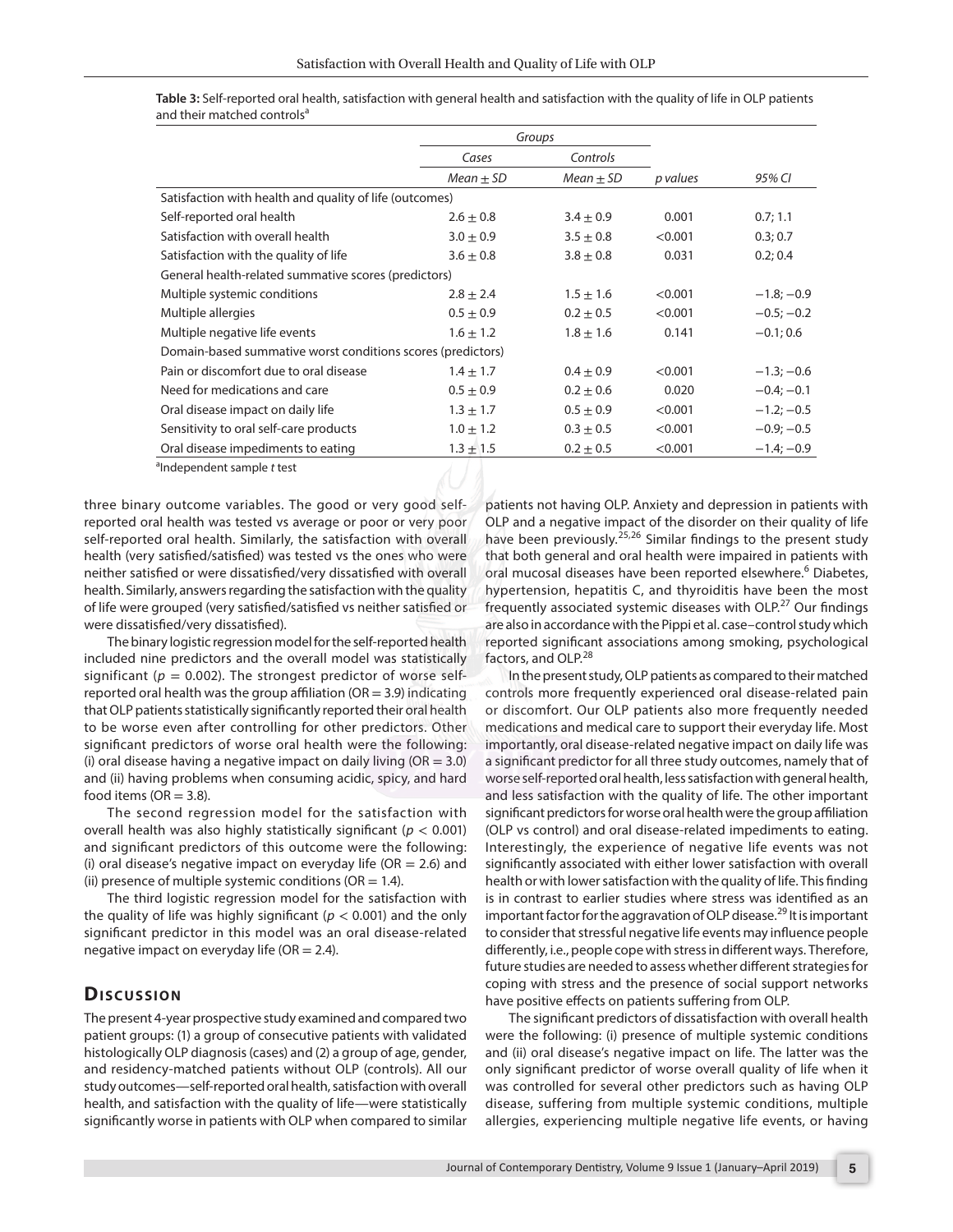|  | Table 4: Predictors of health and quality of life-related outcomes (Binary Logistic Regression) |  |
|--|-------------------------------------------------------------------------------------------------|--|
|--|-------------------------------------------------------------------------------------------------|--|

| Model: ( $n = 265$ ): very good/good ( $n = 195$ ) vs average/poor/very poor ( $n = 70$ )  |         |            |          |
|--------------------------------------------------------------------------------------------|---------|------------|----------|
| Model summary: method $-2$ log likelihood = 196, $p < 0.001$ , Nagelkerke R square = 0.497 |         |            |          |
| Predictors                                                                                 | p value | Odds ratio | 95%CI    |
| Group affiliation <sup>a</sup>                                                             | 0.002   | 3.9        | 1.6; 9.5 |
| Number of systemic conditions                                                              | 0.337   | 1.1        | 0.9; 1.3 |
| Number of allergies                                                                        | 0.399   | 0.8        | 0.5; 1.3 |
| Number of negative life events                                                             | 0.973   | 1.0        | 0.4; 7.1 |
| Oral disease's negative impact on daily life                                               | 0.007   | 3.0        | 1.3; 6.8 |
| Sensitivity to oral care products and practice                                             | 0.258   | 1.6        | 0.7; 3.5 |
| Need for regular medications and care                                                      | 0.473   | 0.4        | 0.6; 3.4 |
| Feeling oral disease pain or discomfort                                                    | 0.088   | 2.1        | 0.9:4.9  |
| Oral disease's impediments to eating                                                       | 0.001   | 3.8        | 1.7; 8.6 |

*Outcome 2: satisfaction with overall health. Predictor selection: enter*

*Model: (n* = *265): very satisfied/satisfied (n* = *115) vs neither satisfied or dissatisfied/dissatisfied//very dissatisfied (n* = *150)*

| Model summary: method $-2$ log likelihood = 293, $p < 0.001$ , Nagelkerke R square = 0.311 |  |
|--------------------------------------------------------------------------------------------|--|
|--------------------------------------------------------------------------------------------|--|

| Predictors                                     | p value | Odds ratio | 95% CI   |
|------------------------------------------------|---------|------------|----------|
| Group affiliation <sup>a</sup>                 | 0.648   | 1.2        | 0.6; 2.2 |
| Number of systemic conditions                  | 0.001   | 1.4        | 1.1; 1.6 |
| Number of allergies                            | 0.084   | 1.6        | 0.9; 2.6 |
| Number of negative life events                 | 0.154   | 1.2        | 1.0; 1.4 |
| Oral disease's negative impact on daily life   | 0.006   | 2.6        | 1.3; 5.1 |
| Sensitivity to oral care products and practice | 0.720   | 1.1        | 0.6; 2.2 |
| Need for regular medications and care          | 0.074   | 2.2        | 0.9; 5.0 |
| Feeling oral disease pain or discomfort        | 0.378   | 0.7        | 0.3; 1.5 |
| Oral disease's impediments to eating           | 0.077   | 2.0        | 0.9:4.5  |

*Outcome 3: overall satisfaction with the quality of life. Predictor selection: enter*

| Model: ( $n = 265$ ): very satisfied/satisfied ( $n = 175$ ) vs neutral/dissatisfied/very dissatisfied ( $n = 90$ ) |         |            |          |  |
|---------------------------------------------------------------------------------------------------------------------|---------|------------|----------|--|
| Model summary: method $-2$ log likelihood = 303, $p < 0.001$ , Nagelkerke R square = 0.177                          |         |            |          |  |
| Predictors                                                                                                          | p value | Odds ratio | 95% CI   |  |
| Group affiliation <sup>a</sup>                                                                                      | 0.665   | 1.2        | 0.6; 2.3 |  |
| Self-reported oral health                                                                                           | 0.103   | 1.4        | 0.9; 2.1 |  |
| Number of systemic conditions                                                                                       | 0.100   | 0.9        | 0.8; 1.0 |  |
| Number of allergies                                                                                                 | 0.262   | 0.8        | 0.7; 1.2 |  |
| Number of negative life events                                                                                      | 0.223   | 0.9        | 0.8; 1.1 |  |
| Oral disease's negative impact on daily life                                                                        | 0.009   | 2.4        | 1.3; 4.7 |  |
| Sensitivity to oral care products and practice                                                                      | 0.337   | 1.4        | 0.8; 2.7 |  |
| Need for regular medications and care                                                                               | 0.760   | 0.9        | 0.4; 1.9 |  |
| Feeling oral disease pain or discomfort                                                                             | 0.626   | 1.2        | 0.6; 2.5 |  |
| Oral disease's impediments to eating                                                                                | 0.983   | 1.0        | 0.5; 2.2 |  |

<sup>a</sup> Group affiliation control condition vs OLP

oral disease-related problems such as being in need of regular medications or medical care or not being able to eat varying foods or having problems in practicing oral self-care.

Some limitations of the present study need to be discussed. Although OLP is one of the most clinically common mucocutaneous diseases, due to its relatively low prevalence  $(0.2-4.0\%)$ ,<sup>3</sup> it can be considered a rare disease. Therefore, we chose a case–control study design which is considered an optimal and practical study design for studying rare diseases. However, this study design has limitations as it does not allow causal interpretations of study findings. Consequently, all significant differences we found between OLP patients and their matched controls could only be interpreted as associations. Another deficiency of the current work is a relatively small sample size in each of the two study groups (*n*= 133); this limitation precluded us from performing more specific subgroup analyses.

Similar to recent reports, $22$  our OLP patients had an overall lower quality of life potentially due to their oral disease even when it was controlled for systemic conditions. This significant finding means that OLP-related impediments to everyday life may